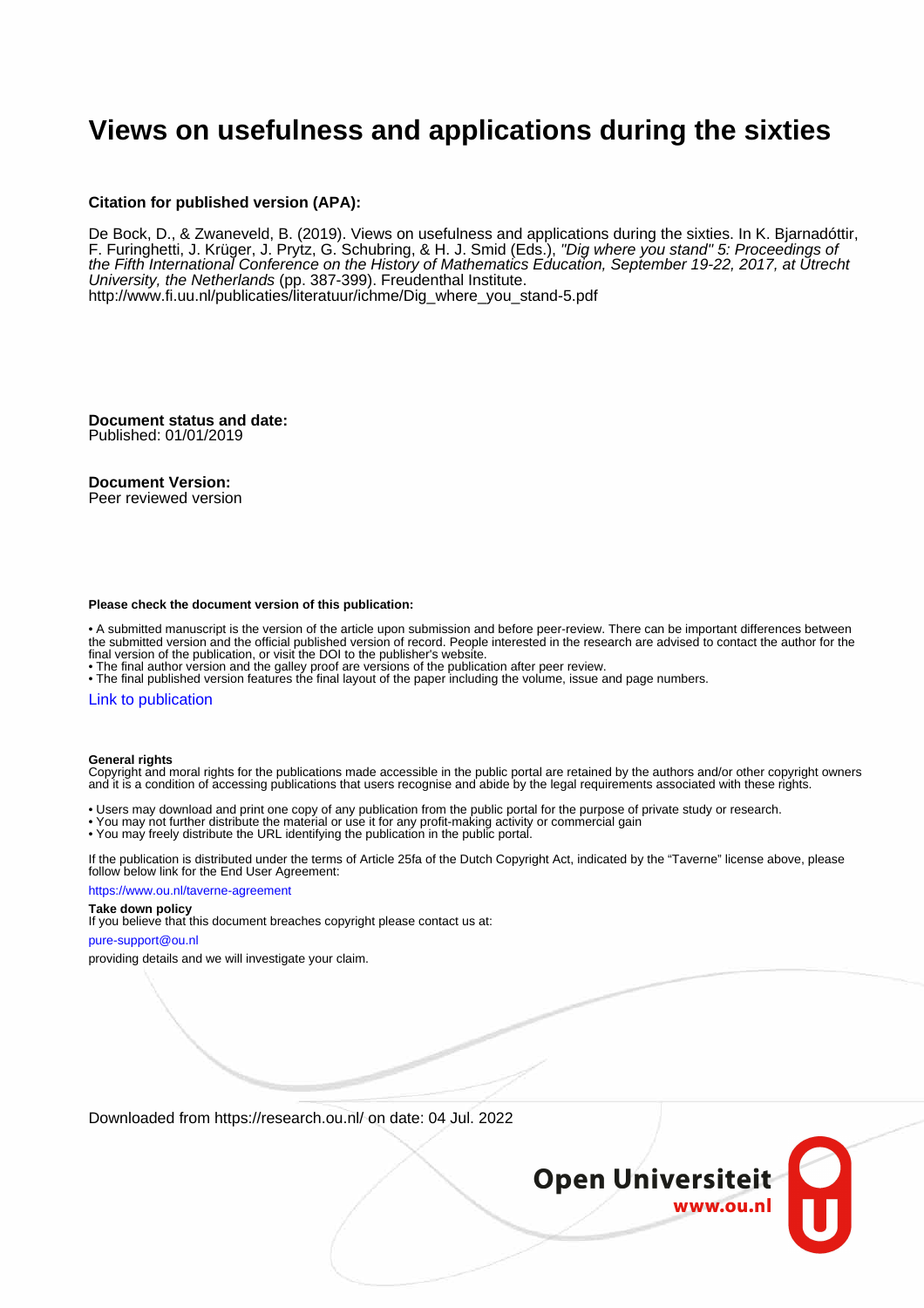# **Views on usefulness and applications during the sixties**

Dirk De Bock<sup>a</sup> and Bert Zwaneveld<sup>b</sup>

<sup>a</sup>Research Centre for Mathematics, Education, Econometrics and Statistics, Campus Brussels, Faculty of Economics and Business, KU Leuven, Belgium <sup>b</sup>Welten Institute, Open Universiteit, The Netherlands

## **Abstract**

*At the Royaumont Seminar (1959) the* New Math *reform was officially launched. In the decade between Royaumont and the first ICME congress in Lyon (1969), many mathematics educators were involved in actions to facilitate the implementation of the New Math reform. The New Math advocates were convinced that a deep knowledge and understanding of the structures of modern mathematics was a prerequisite to arrive at substantial applications, but in actual classroom practices the applied side of mathematics was often completely neglected. But already in Royaumont there were alternative voices who pleaded for taking the role of applications seriously. We investigate the arguments for integrating applications in mathematics education, as well as the kind of (new) applications that were envisaged, at the Royaumont Seminar and in the decade thereafter.*

# **Introduction**

The OEEC Seminar, held from November 23 to December 5, 1959 at the *Cercle Culturel de Royaumont* in Asnières-sur-Oise (France) is considered as a turning point in the history of mathematics education in Europe and in the United States (De Bock & Vanpaemel, 2015a). As Bjarnadóttir (2008, p. 145) stated: "The Royaumont Seminar can be seen as the beginning of a common reform movement to modernize school mathematics in the world". Or in the words of Skovsmose (2009, p. 332): "After the Royaumont seminar, modern mathematics education spread worldwide, and dominated a variety of curriculum reforms". The famous slogan "Euclid must go!", launched at Royaumont by the *Bourbakist*  Jean Dieudonné, became a symbol of the radical modernization of school mathematics. Most of the Royaumont proposals were strongly influenced by *Bourbaki*, the French structuralist school whose members or adherents, such as Gustave Choquet, Jean Dieudonné, Lucienne Félix and Willy Servais, were well represented at the Seminar. According to these scholars, the basic model for modernizing school mathematics should be the academic discipline of mathematics, as re-constructed and formalized from the late 1930s on by *Bourbaki*.

Less well known is that also alternative reform proposals, emphasizing the role of applications, were voiced at Royaumont. These were also inspired by new developments in the field of applications during WW2. The application-oriented proposals were however less decisive for developments during the 1960s than

Bjarnadóttir, K., Furinghetti, F., Krüger, J., Prytz, J., Smid, H. J. & Schubring, G. (Eds.) (201X). *"Dig where you stand" 5. Proceedings of the fifth International Conference on the History of Mathematics Education.* Utrecht: .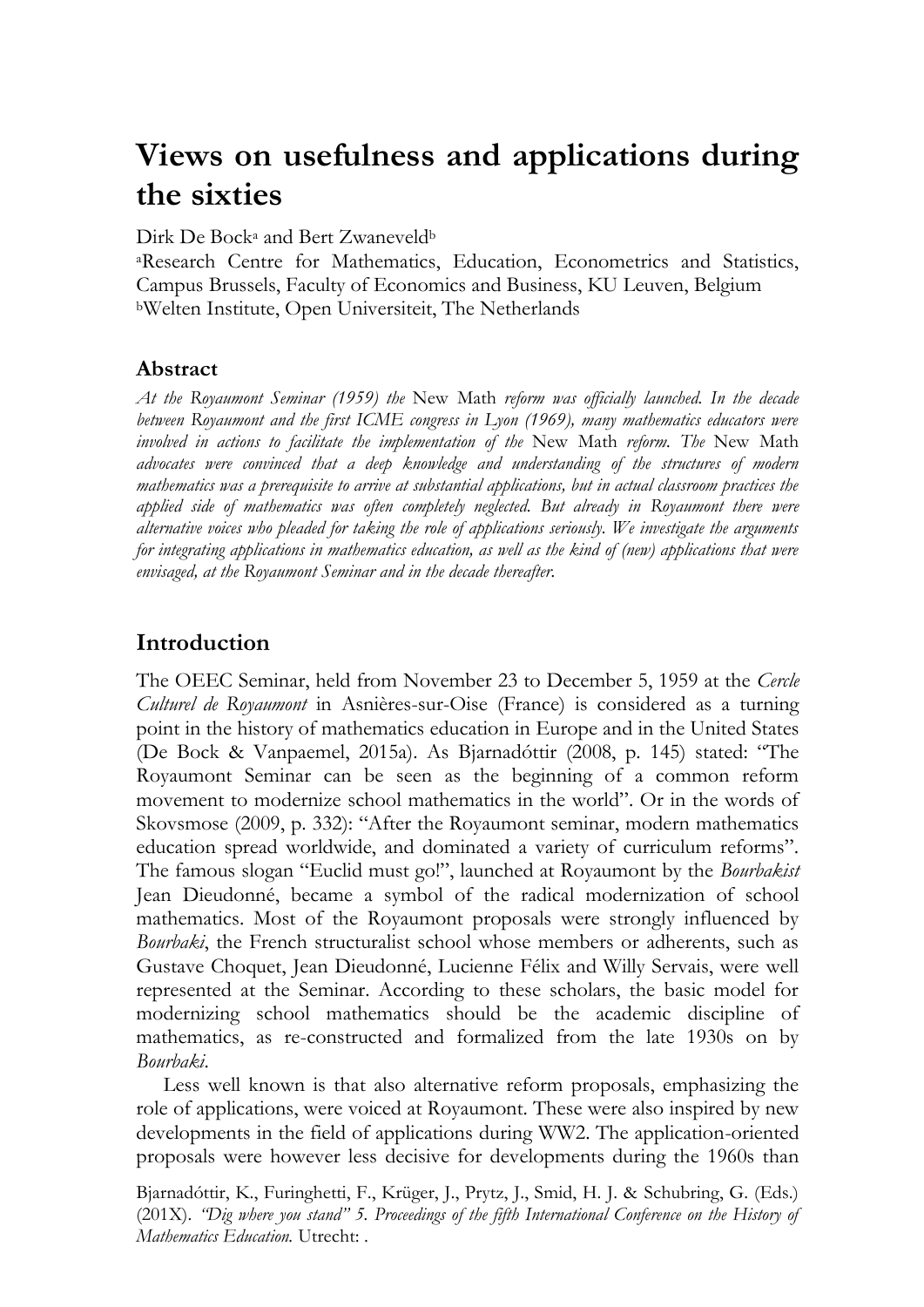the dominant structuralist ideas. These ideas, especially on what should be taught at school about the (axiomatic) basis of mathematics, determined the debate. In this chapter, we first discuss the kind of (new) applications that were envisaged by some Royaumont lecturers, as well as their pleas for integrating the applied side of mathematics in secondary school curricula. This discussion will be based on *New Thinking in School Mathematics* (OEEC, 1961a), the official report of the Royaumont Seminar. Second, we examine the views of the more radical *New Math* reformers on applications or more generally, on the usefulness of mathematics. Third, we follow the debate on applications and modelling in the mathematics education community between Royaumont and the first ICME congress in Lyon (August 24-31, 1969). For several reasons, this decade is less well documented in the history of our field. At that time, *L'Enseignement Mathématique*, the only international journal on mathematics education until the late 1960s, had become a purely mathematical journal (see Furinghetti, 2009) and the international conference series which are now strongly established in our field (ICME, PME, ICTMA, HPM, …) had not yet started. An exception might be the annual meetings of the *International Commission for the Study and Improvement of Mathematics Teaching* (CIEAEM), founded in the early 1950s, but CIEAEM only started publishing *Proceedings* of their meetings in 1974 (Bernet & Jaquet, 1998).

Although there were no strong international communication channels in the mathematics education community during the early- and mid-1960s, it was a very rich period of noteworthy international activity, including several seminars and symposia organised under the auspices of OEEC/OECD, UNESCO or ICMI (see, e.g., Furinghetti et al., 1998). These meetings mainly focused on issues related to the forthcoming introduction of *New Math* (program development, renewal of geometry teaching, teacher (re-)eduction and new didactical methods), but occasionally, concerns and proposals about the integration of applications in the curricula were expressed too. On the basis of the *Proceedings* and other edited documents from these meetings, we more generally review the visions on the role of applications in the international mathematics education community of that time.

By the end of the 1960s the debate on applications and modelling gained momentum. Hans Freudenthal, at that time president-elect of ICMI, organized the international colloquium "How to Teach Mathematics so as to Be Useful" (Utrecht, August 21-25, 1967). The contributions to that colloquium were published in the first issue of *Educational Studies in Mathematics* (May, 1968)*.* In his introductory address, Freudenthal took the opportunity to explain his views on the colloquium's theme. He argued that students could not be expected to (be able to) apply the mathematics they had been taught in a purely theoretical way. Instead, for enabling students to apply the mathematics they have learned, mathematics education should start from concrete contexts and patiently return to these contexts as often as needed (Freudenthal, 1968). It is the beginning of a new era in which applications and modelling gradually became an essential part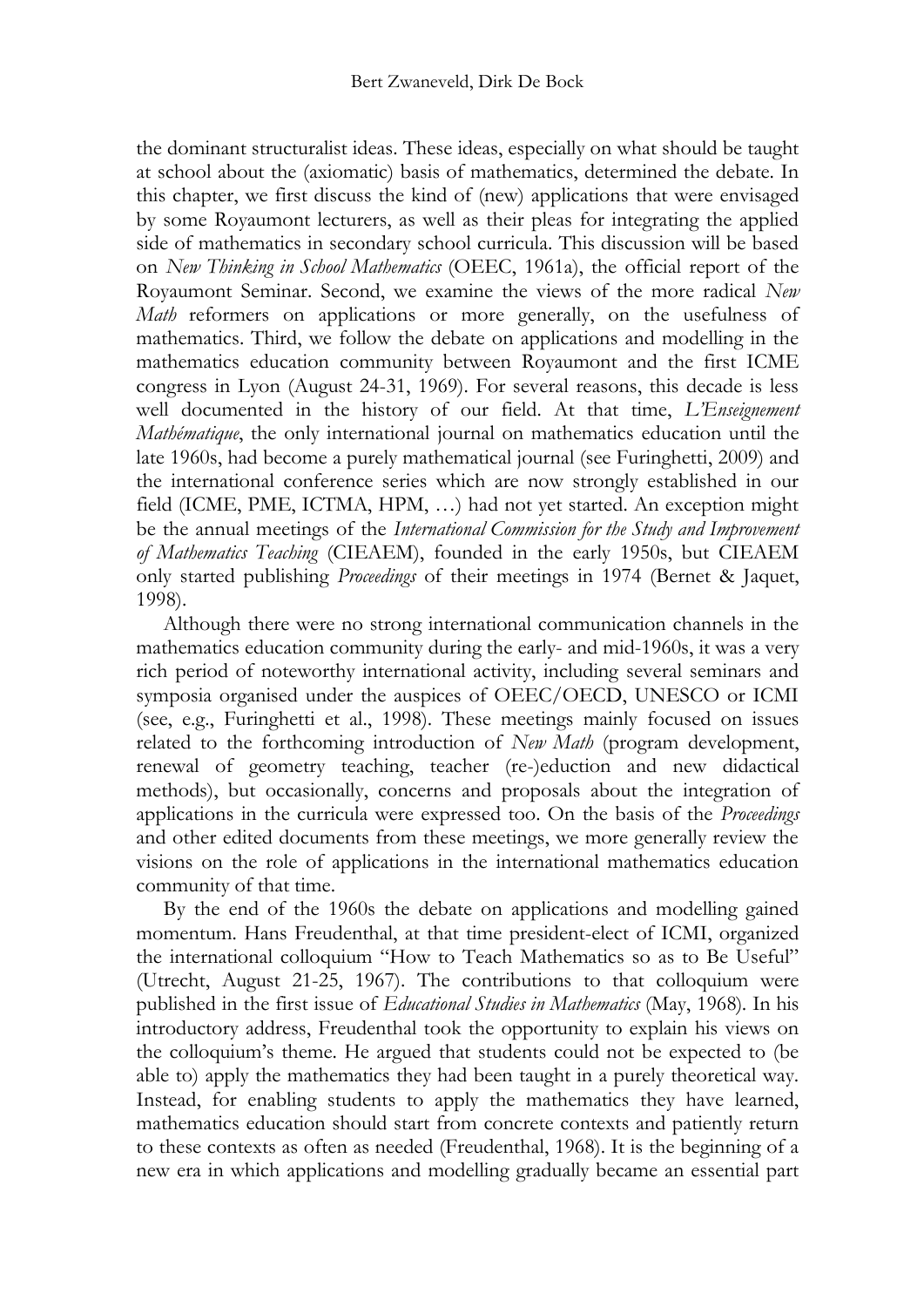of mathematics education. In the Netherlands, the theory and practice of *Realistic Mathematics Education* (RME) were developed and inspired the teaching of mathematics in a large number of countries worldwide (Van den Heuvel-Panhuizen, 2017). We conclude this chapter with a more detailed discussion of Freudenthal's ideas on applications and modelling in the years preceding ICME-1.

The focus of this chapter is on what happened in Europe and North America between 1959 and 1969. As other aspects of mathematics education, the role of applications during this decade is not well documented, with exception of a paper in French by Hélène Gispert (2003). On one side, Gispert's contribution has a broader scope: it provides more information about the decade preceding Royaumont, for instance, about the discussion on applications of mathematics during the *International Mathematical Union* (IMU) congress in Amsterdam (1954). On the other side her contribution goes into more detail about what happened in France, more specifically with respect to *Bourbaki*, who was for most interested in the general structural aspect of mathematics and not in mathematics education at the secondary level. With respect to the decade between Royaumont and Lyon she focuses on the OECD conference in Athens (1963), where not much progress was made with respect to the teaching of applications of mathematics. According to Gispert, the reason was that mostly professors in pure mathematics participated and discussed the direction of the *New Math* reform.

# **Applied Mathematics at the Royaumont Seminar**

The Royaumont Seminar was organised by the *Office for Scientific and Technical Personnel* (OSTP) of the *Organisation for European Economic Cooperation* (OEEC; later joined by nations outside Europe to form the *Organisation for Economic Co-operation and Development*, OECD). The *Office* was created for the purpose of promoting international action to increase the supply and improve the quality of scientists and engineers in OEEC countries (OEEC, 1961a). The main motive for OEEC/OSTP to organise a Seminar aimed at upgrading mathematics education was clearly economic: industry and other branches of economic activity were confronted with new applications of mathematics leading to a demand for more mathematicians with new kinds of skills. Therefore a re-appraisal of the content and methods of school mathematics was needed. In his opening address, Marshall H. Stone, at that time president-elect of ICMI, formulated the functional argument as follows:

[...] the usefulness of mathematics in practical matters has been an added factor in its vitality as a component of the school curriculum. In this period of history it is the rise of modern science and the ensuing creation of a technological society which compels us to give increasing weight to the utilitarian arguments for the more intensive teaching of mathematics (OEEC, 1961a, p. 17).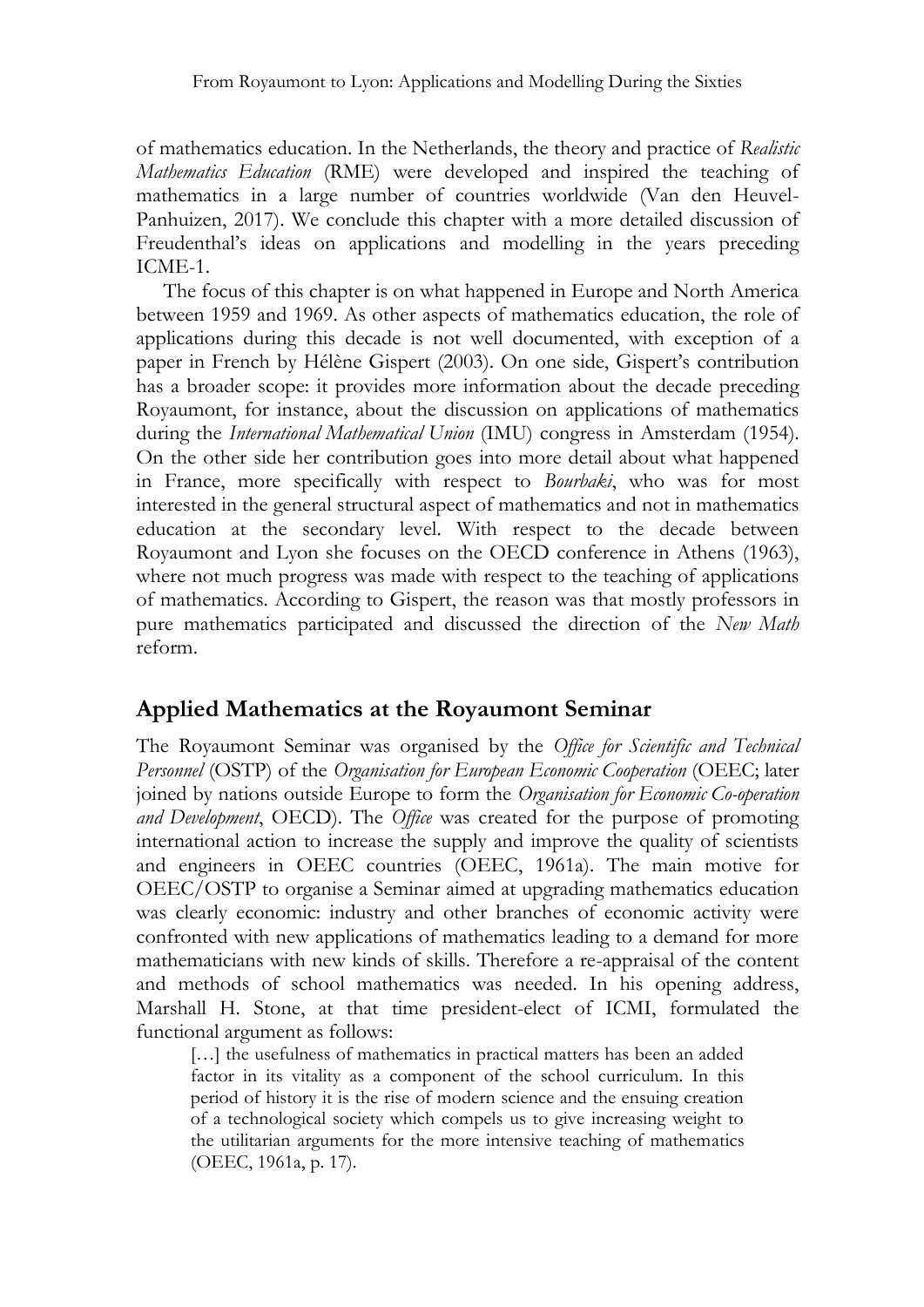Stone also emphasized the need for a better coordination between mathematics and science teaching: "It is not going to be sufficient to improve the mathematical curriculum as an isolated part (…). It is of the first importance that instruction in mathematics and in the various sciences should be adequately coordinated" (OEEC 1961a, p. 21).

In view of the above, the Royaumont Seminar should thus have been a breakthrough of an applied and interdisciplinary perspective in mathematics education, but it turned out differently. Due to a dominance at the Seminar of professional mathematicians, most of them members or adherents of the French structuralist school, pure academic mathematics was *de facto* adopted as a model for school mathematics and most participants only paid lip service to the active application of mathematics. For instance, Dieudonné admittedly referred to applications to theoretical physics as a main argument for the inclusion of new topics in university courses of analysis, but leaved open the question whether any kind of "applied mathematics" should already be integrated in the secondary school programs. Nevertheless, he believed that a favourable consideration of his reform proposals, having a clear *Bourbaki* orientation, would already provide the theoretical foundations for teaching questions of applied mathematics (OEEC, 1961a).

An alternative voice at Royaumont was that of Albert W. Tucker, a Canadian mathematician at that time working at Princeton. Tucker discussed the aspect of new uses of mathematics and their implication for mathematics education. Rather than study problems which involve two variables – or at most three or four – as most problems in classical physics, new branches of mathematics are developed to deal with complex realities involving several variables, which often occur in in the social sciences, for instance in economics and psychology. Within these realities, Tucker distinguishes problems of *disorganised complexity* and problems of *organised complexity.* The first category refers to problems with numerous variables and asks for techniques of probability theory and statistical interference, being effective for describing "average behaviour". Problems of *organised complexity* involve a sizable number of factors which are inter-related into an organic whole and require, among other things, a knowledge and use of matrix algebra. Tucker exemplifies this last category with a problem of linear programming, utilising inequalities, intersections, graphic methods, and unique algebraic procedures for solving equations. According Tucker, an integration in all secondary-school programs of these newer types of mathematics, in a suitable form, is feasible and desirable. He however acknowledges that an effort is needed to enhance teachers' knowledge about modern mathematics and its applications to teach the subject well (OEEC, 1961a).

Tucker's plea for the integration of probability theory and statistics in secondary-school curricula was supported by Luke N. H. Bunt from Utrecht University (The Netherlands). Bunt presented at Royaumont the outline of a syllabus on this subject matter taught in a Dutch experiment for the alpha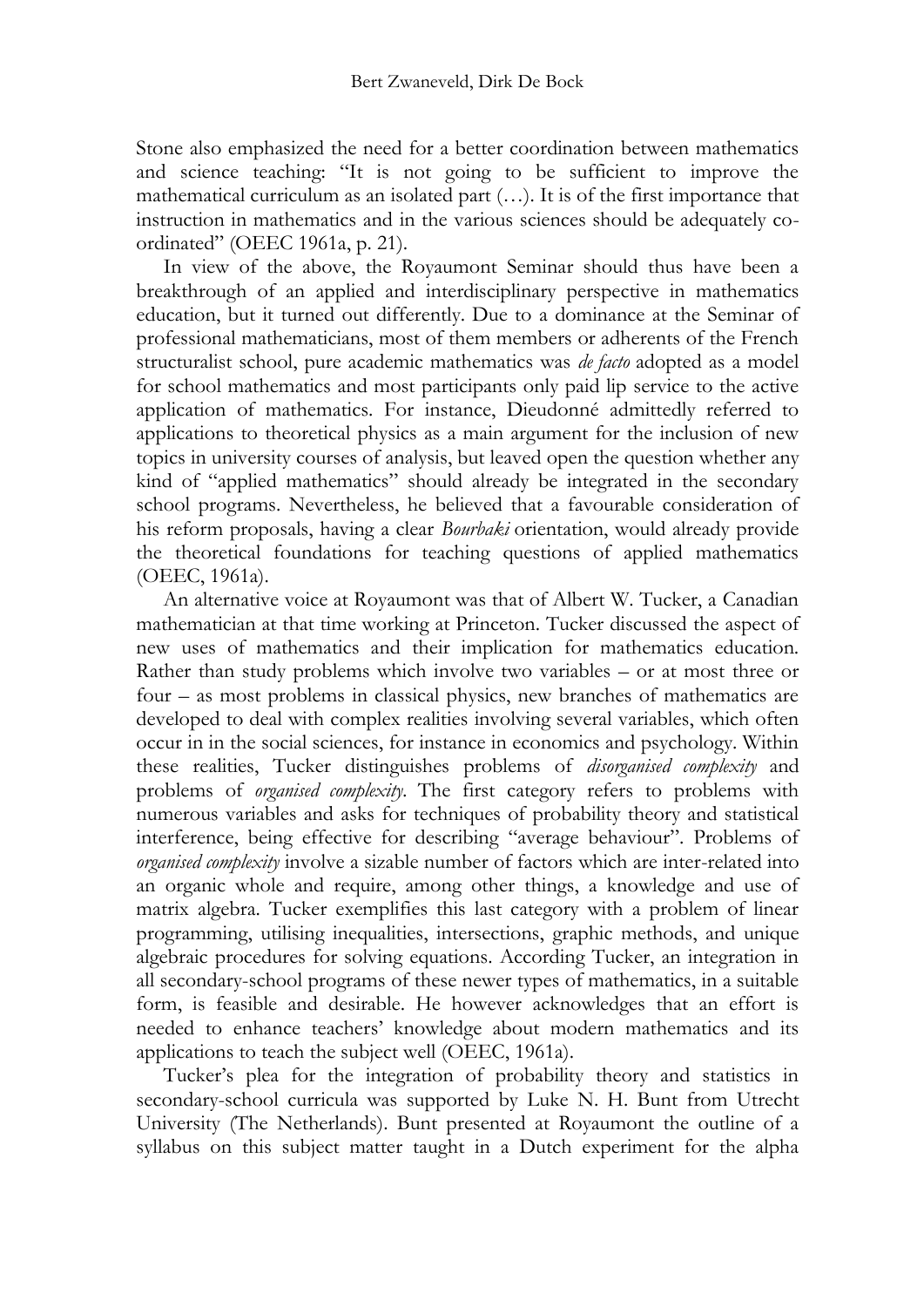streams of secondary schools (for more details on this experiment, see, e.g., Bunt, 1959):

- Some elements of descriptive statistics, such as frequency distributions, histograms, mean, median, and standard deviation.
- "Classical" probability theory, with proofs of some of the elementary theorems.
- Intuitive treatment of binomial probability distributions; application to physics.
- Testing of a hypothesis (Bernoulli type of distribution); null hypothesis; level of significance; sample space; critical region; confidence limits; sign test; rank correlation. Only Type I errors (accepting a false hypothesis) are considered.

(OEEC, 1961a, p. 91)

For Bunt the problem of estimating some characteristics of a population on the basis of the values of these characteristics in a sample should be the dominant objective of course in statistics. Also Bunt's proposal went again the general trend of the Royaumont Seminar because (a) he did not primarily focus on those mathematically gifted students that would become mathematicians or engineers, but on future students in economics, psychology and other social sciences, and (b) his didactical approach was pragmatic rather than mathematically rigorous (see also De Bock & Vanpaemel, 2015b).

## **New Math reformers' view on applications and modelling**

Although at Royaumont and in the decade thereafter, there were several calls for mathematical instruction to take applications of mathematics seriously (Niss et al., 2007), *New Math*, strongly focussing on theoretical academic mathematics, was – at least in continental Europe – the dominant reform paradigm. Originally, the ambitions of the *New Math* reformers and practitioners' call for a focus on useful mathematics were not in contradiction, or as he stated by Niss (2008):

It is worth noticing that despite the strong theoretical orientation of the *New Math* movement, its founders insisted that one of the points of the reform was to provide an ideal platform for dealing with the application of mathematics to matters extra-mathematical (p. 72).

Claims about the omnipresence and increased usability of (modern) mathematics can be found in many contemporary sources. In the *Charte de Chambéry*, a main French reform document prepared by the "Commission Lichnerowicz" and adopted by the *Association des Professeurs de Mathématiques de l'Enseignement Public* (APMEP), the broad usability of modern mathematics is emphasized (and used as a main argument for the reform of mathematical teaching at all educational levels).

Contemporary mathematics is useful in many fields: theoretical physics of course, but also computer science, operational research, stock management of companies, organization charts of big administrations, planning for major projects, sociology, linguistics, medicine (diagnosing), pharmacy ... (Charte de Chambéry, 1968).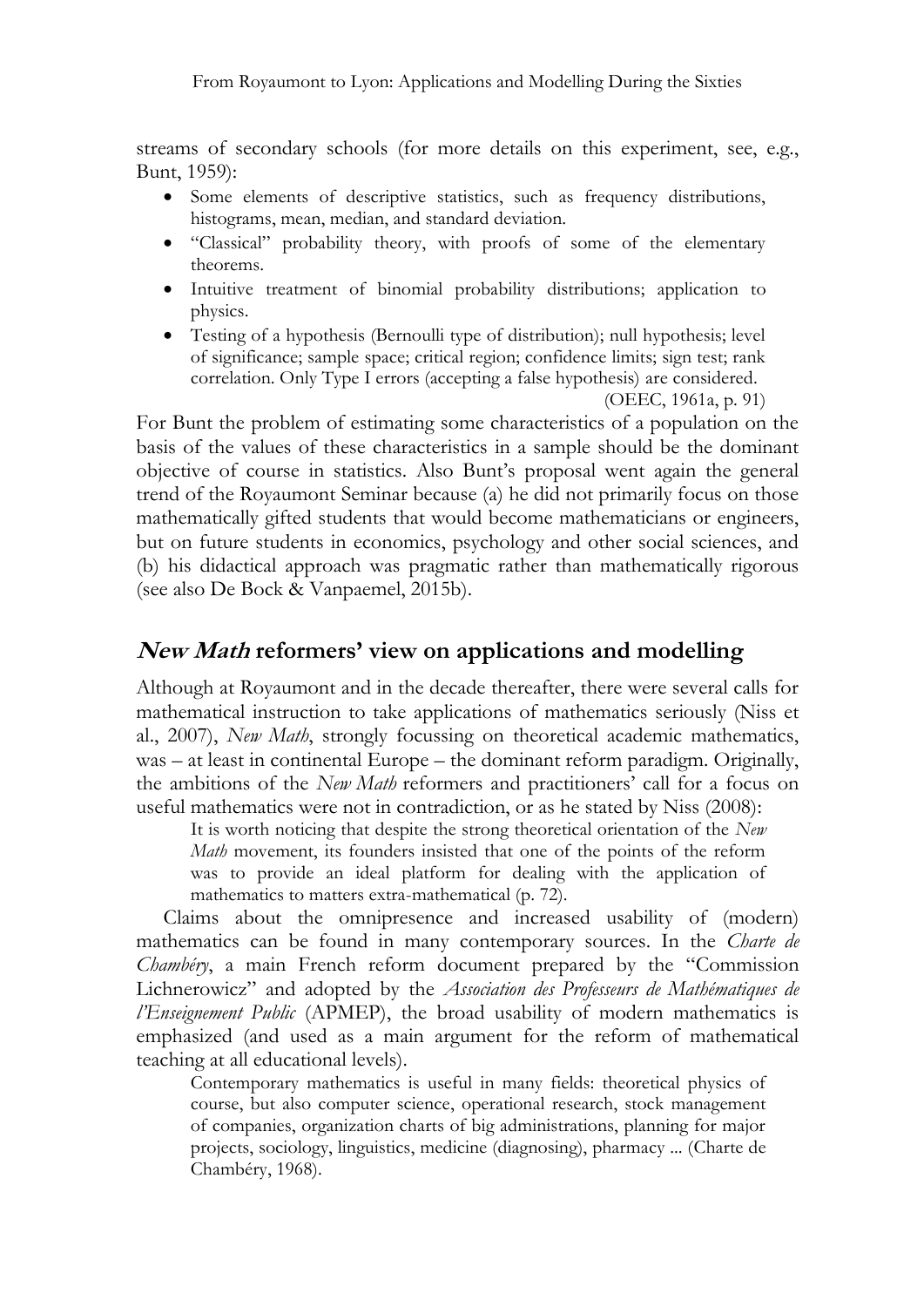Georges Papy, the architect of the new mathematical curriculum in Belgium and president of the CIEAEM during the mid-1960s, wrote in the *Préface* of *Mathématique Moderne 1* (MM1)*,* the first volume of his pioneering textbook series:

The scope of the material studied in the first 13 chapters [sets and relations] goes far beyond the boundary of mathematics. The student is initiated into types of reasoning constantly used in all spheres of thought, science and technology (Papy, 1963, p. vii).

In 1968, Papy further clarified his position. In his view, the "mathematization of situations" was the way education should prepare students to applications of mathematics:

Thus, students are immediately accustomed to an approach which is essential for applications: the mathematization of situations. Obviously, it is difficult to predict the kind of mathematics that will be used by the students later. In the modern world, mutations are common. Many people, during their lifetime, have to change of profession several times and, in any case, of technical skills in their own profession. Mathematics does not escape from this phenomenon. […] We do not know how to predict which situations will be mathematized later, nor which mathematics will be used for that purpose, but we know that the mathematization of situations will remain fundamental. It is therefore essential to accustom our students, from the beginning, to this important strategy of the mind. By the active mathematization of situations, one substitutes "learning" for "teaching". The ultimate goal of teachers is not to teach, but to enhance understanding and to learn learning (Papy, 1968, pp. 7–8).

A closer look at Papy's approach, as elaborated in his textbooks, reveals that Papy indeed occasionally leaves the pure mathematical path to pay attention to the "mathematization of situations": he regularly presents "daily-life" situations to prefigure new mathematical concepts and structures. However, these situations do not incorporate realistic or authentic problem situations to be solved with mathematical tools. Their only purpose is to facilitate comprehension of an abstract formalized definition of the mathematical concept or structure that is targeted. Moreover, the newly learned mathematics is never (re)invested to analyse and to solve new challenging problems outside mathematics.

To better characterize the role of extra-mathematical situations in *New Math* courses of the 1960s, Hilton's (1973) distinction between *illustration* and *application* might be helpful. The point Hilton made is essentially the following. A situation, within or outside mathematics, is an *illustration* of a mathematical theory if and only if that situation clarifies the theory. A situation is an *application* of a mathematical theory if and only if that situation is clarified by the theory. For the high-order mathematical structures of the *New Math*, such as groups, fields or vector spaces, no *applications* were available for the early-aged students to whom these structures were taught and thus, these structures only could be *illustrated* with concrete instantiations (e.g. concrete materials or games especially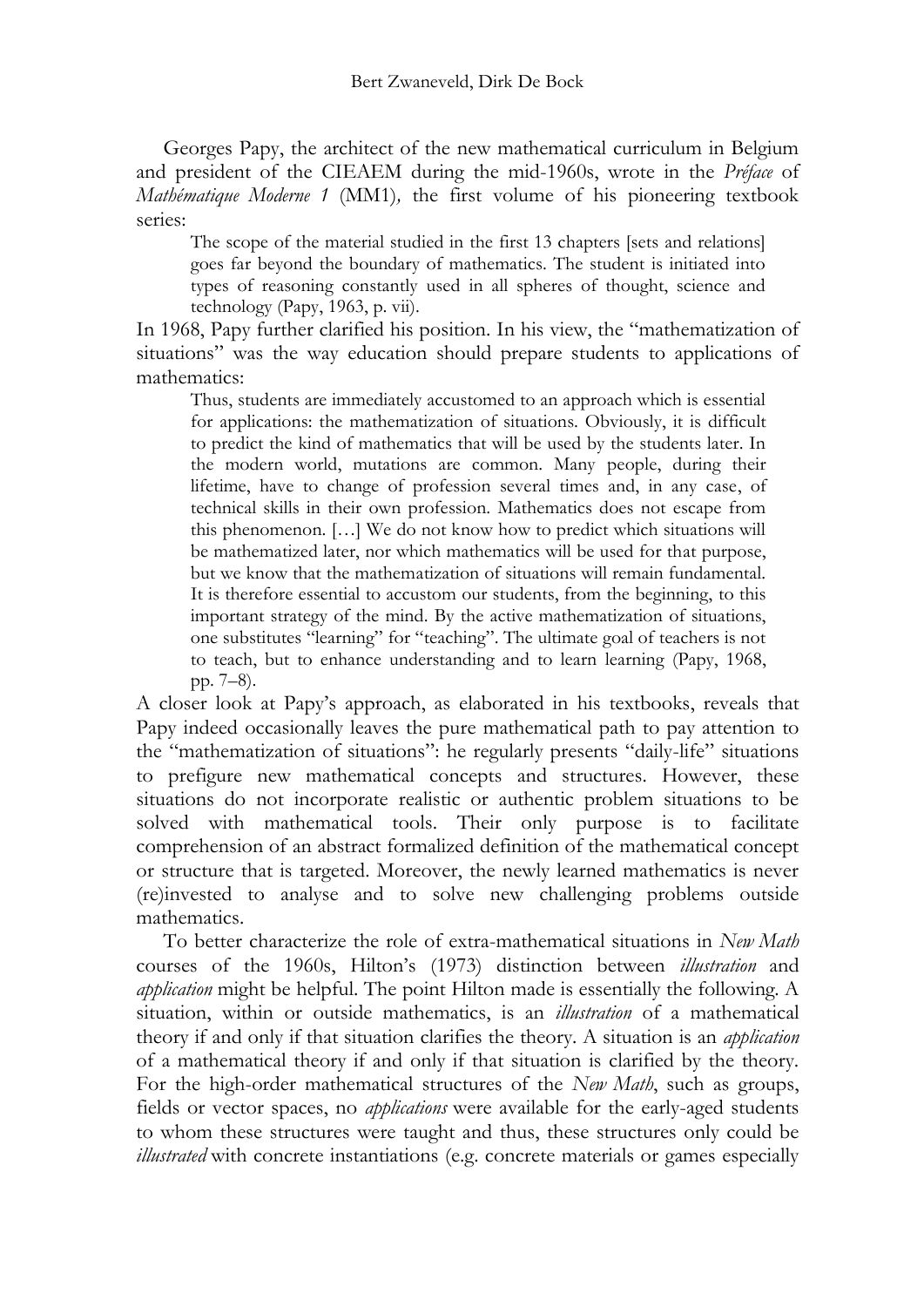constructed for that purpose). Although *New Math* advocates often referred to the universal applicability of the powerful structures of the modern mathematics in today's science and technology, they were unable to demonstrate this applicability to their students, for them it were just words, no tools for real problem solving, application analysis or modelling.

[Mathematical] structures are great and admirable machines, but they can produce, in early mathematics education, only too small things and too small effects. These small things are the naive examples of structures which embellish modern mathematics textbooks and which have been designed especially for students (Rouche, 1984, p. 138).

## **Applications and Modelling in the Post-Royaumont Era**

Based on a survey of 21 national reports, Kemeny (1964) observed that the main interests of the international mathematics education community in late-1950s/early-1960s were one-sidedly directed towards pure mathematics. The debate was focussed on the type of new mathematical subjects that could find a place in secondary school programs, on how the teaching of traditional topics could be improved by the adoption of modern ideas, on the "right" way of teaching geometry, … With the exception of a widely supported plea for teaching some notions of statistics at the secondary level, relatively little attention was paid to the applied side of mathematics. Also at the international meetings on mathematics education of the 1960s, organised by OEEC/OECD, UNESCO or ICMI, only occasionally ideas for integrating applications of mathematics in secondary school curricula were voiced. In the next paragraphs we briefly discuss three main sources of applications that, aside from statistics, were mentioned at these forums.

First, reference was still made to applications of mathematics to classical physics. The *Group of Experts*, that met in Dubrovnik (1960) for the purpose of preparing a detailed synopsis for modern secondary school mathematics, as stipulated in one of the Royaumont resolutions (OEEC, 1961a), re-insisted on the need for a better coordination between the teaching of mathematics and the teaching of science (particularly of physics), but provided little or no concrete suggestions to put that coordination into practice. An exception might be the early introduction of vectors and the systematic development of their algebraic and geometrical properties in a modern curriculum for school geometry, which they considered, at least potentially, of the greatest use to the students and teachers of physics (OEEC, 1961b). From physical scientists, an increasing pressure was felt to teach a more or less intuitive introduction to calculus in secondary schools – which was not the case in many countries – but mathematics education reformers of that time did not have clear ideas how such introduction could be properly integrated in a modern mathematical curriculum (Kemeny, 1964).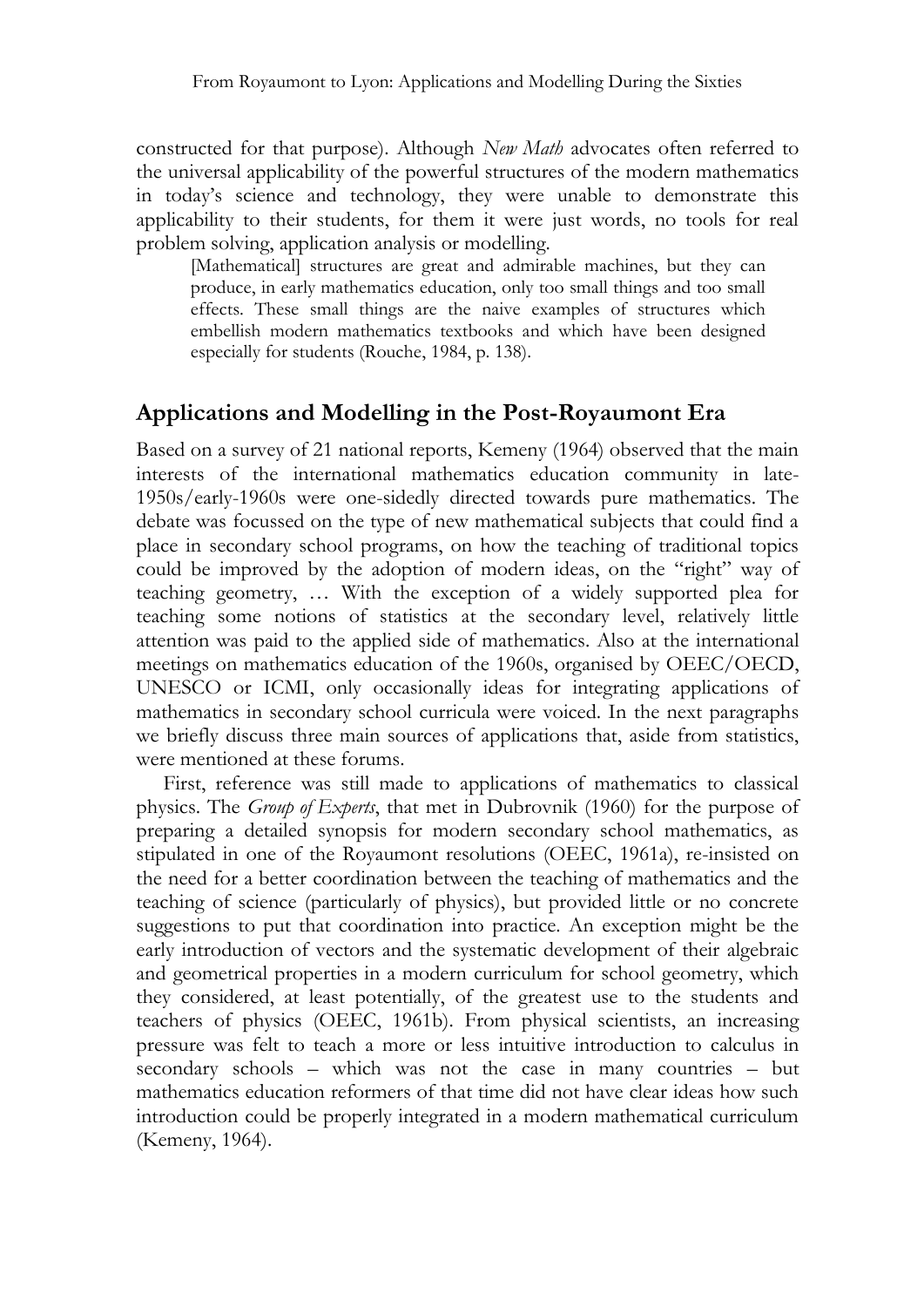Second, there is the mathematics related to the upcoming computing machines which began to fundamentally impact secondary school mathematics. Examples of new computer-related applications and their curricular impact were thoroughly discussed at the OECD conference in Athens (1963). That conference provided a special section on "applications in the modernisation of mathematics" (OECD, 1964) in which Henry O. Pollak (USA), at that time Director of Mathematics and Statistics Research at Bell Laboratories and one of the pioneers in the field of applications and modelling in mathematics education, examined, among other things, new areas of mathematics motivated by computer sciences. He stated that the basic notions of programming, including the use of flow diagrams in the construction of algorithms, should be essential parts of secondary school curricula. In an interview with Alexander Karp, Pollak also mentioned the importance of the relationship between mathematics, computers and computing (Karp, 2007). He further told about his pioneering activities with respect to modelling and applications at the undergraduate level and about his vision on these issues:

The point of all of what we were trying to do in mathematics itself is understanding, understanding when and how and why this stuff works. […] The point of applications of mathematics is also understanding. The difference is that w're trying to understand something outside of mathematics rather than inside (Karp, 2007, p. 77).

Pollak and his collaborators collected a series of engineering problems that led to nice mathematical formulations. The problems served as a basis for an early book on applications of mathematics (Noble, 1967). Freudenthal invited Pollak to speak at the ICMI colloquium in Utrecht (1967) and at the first ICME congress in Lyon (see the next section).

Hermann Athen, a German contributor to that Athens conference argued, computers may have a much broader impact on human thinking:

A factor not to be neglected is the technical and economic revolution which is taking place as a consequence of the big automatic computers. This revolution in psychic and intellectual functions of human thinking and computing is continuously leading to new investigations in the fields of logic and the analysis of thinking. There is practically no field of mathematical investigation which is not dependent upon the use of computers, e.g. many problems of the social, behavioural, managerial and economic sciences (OECD, 1964, p. 245).

Other topics, in some way or another related to computers or their use, were suggested at that time, for instance binary representations of numbers, coding, numerical analysis, discrete mathematics, electrical circuits, logic and Boolean algebra.

Third, as a genuine application to economics and other social sciences, linear programming was repeatedly mentioned. The topic fitted well within a modern course of linear algebra, but also could strengthen students' numerical skills related to solving equations and inequalities. Moreover, it opened a window to operational research, a recent field of applied mathematics that deals with the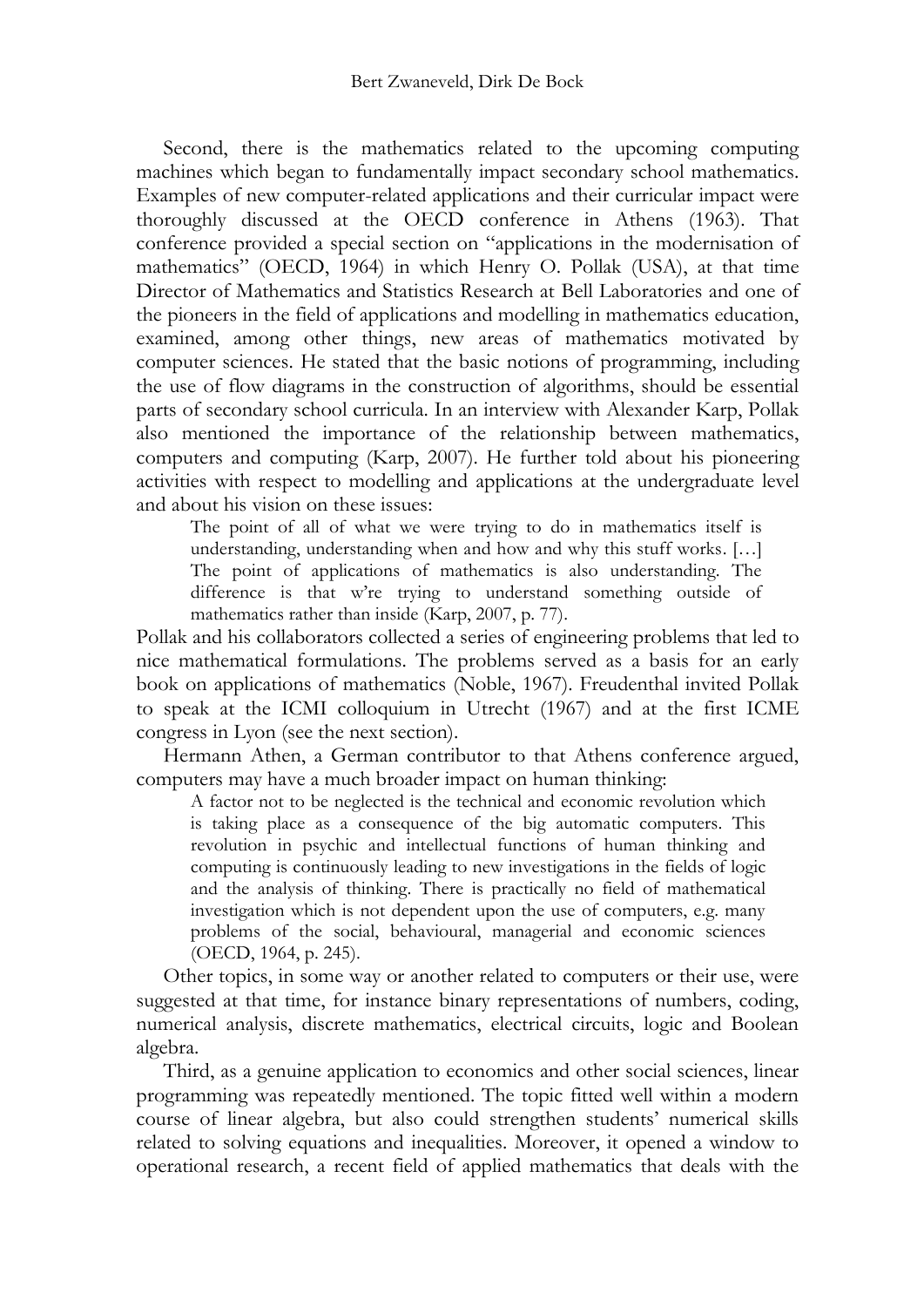application of advanced analytical methods to help make better decisions given certain constraints. Probably more than other fields of application, optimization involves mathematizing and modelling, i.e. interpreting a real-world situation in terms of a precisely formulated mathematical model (OECD, 1964). Modelling and models were not yet widespread notions during the 1960s, but they gained ground. In his *Introduction* to the *Proceedings* of the UNESCO colloquium in Bucharest (1968), Nicolae Teodorescu observed that the notion of *model* had acquired universal presence and circulation, and already acknowledged the cyclic nature of modelling processes.

Modelling the complex, heterogeneous reality is the deliberate aim of any modern research method in sciences of nature, in social sciences and in humanities. The victorious penetration of mathematics in other scientific domains is accounted for by modelling which, repeated successively, leads to mathematical models (International UNESCO Colloquium, 1968, p. 27).

## **Freudenthal and the Emerging RME Movement**

The end of the 1960s was characterized by an increased interest for the didactics of mathematics, particularly at the micro level. Not only the purely mathematical subjects, but the way a child learns, became a main guiding principle for developing mathematics education. This new trend was reflected in a growing number of (international) congresses and meetings in the field. In the context of this chapter, the ICMI colloquium initiated by Freudenthal around the theme "How to Teach Mathematics so as to Be Useful" (1967), deserves our special attention. It was the first meeting in which an international panel discussed the differences in opinion about the role of the use of mathematics (La Bastide-Van Gemert, 2015). In his opening address Freudenthal sketched, in a general way, his views on mathematics education. He explained that teaching mathematics "so as to be useful" is not the same as teaching useful mathematics:

Useful mathematics may prove useful as long as the context does not change, and not a bit longer, and this is just the contrary of what true mathematics should be. Indeed it is the marvellous power of mathematics to eliminate the context. […] In an objective sense the most abstract mathematics is without doubt the most flexible. In an objective sense, but not subjectively […] (Freudenthal, 1968, p. 5).

He further argued that we should neither teach "applied mathematics", nor "pure mathematics" (and expect that the student will be able to apply it later). Mathematics is rather learned by doing, as a human activity, as a process of mathematizing reality and if possible, even of mathematizing mathematics.

The problem is not what kind of mathematics, but how mathematics has to be taught. In its first principles mathematics means mathematizing reality, and for most of its users this is the final aspect of mathematics, too. For a few ones this activity extends to mathematizing mathematics itself (Freudenthal, 1968, p. 7).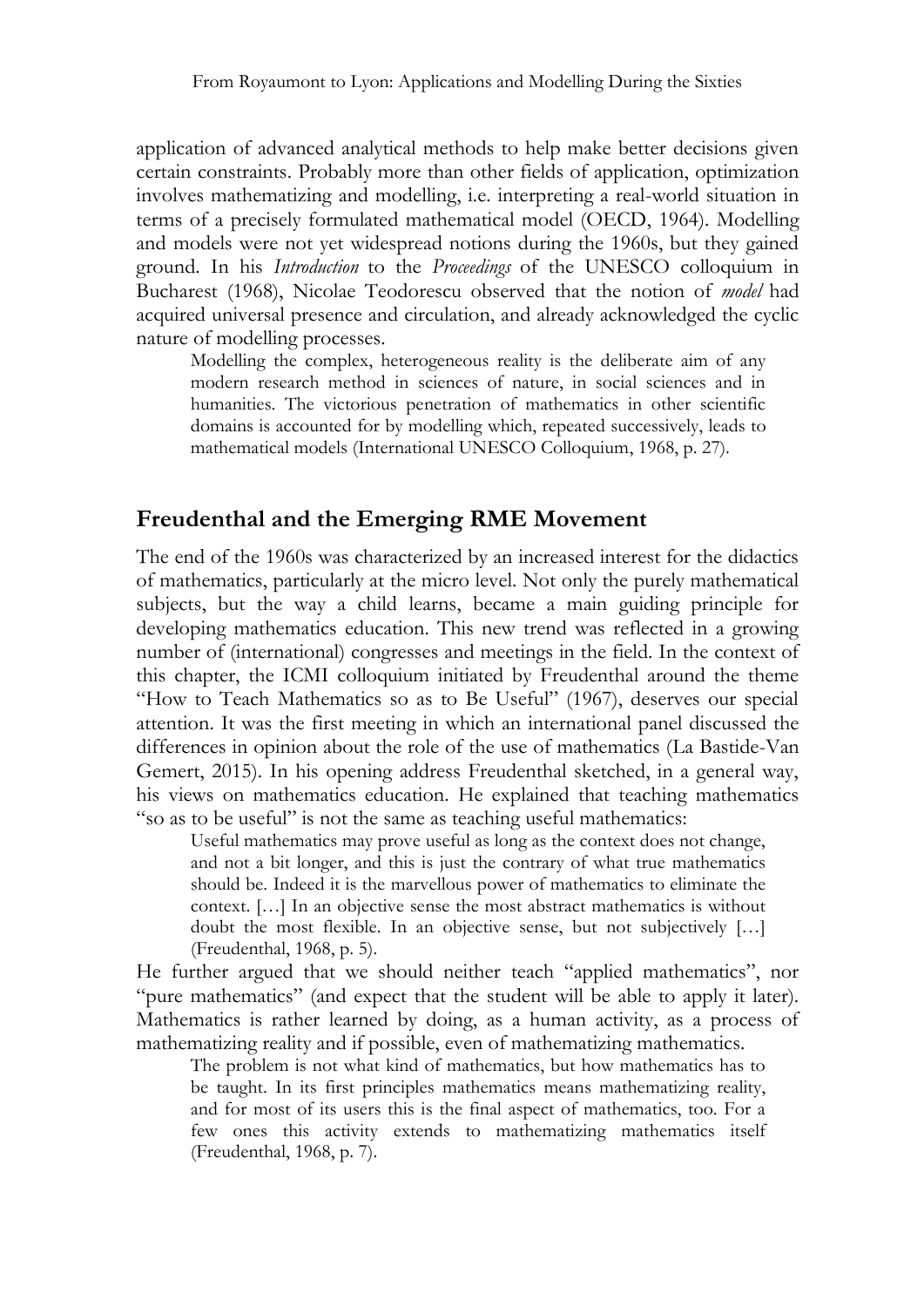Freudenthal's colloquium is sometimes regarded as the symbolic beginning of a new era in the history of applications and modelling in mathematics education, the so-called *advocacy phase* (Niss et al., 2007) in which advocates of applications and modelling provided arguments in favor of the serious inclusion of such components in the teaching of mathematics. In several countries (such as, for example, the UK and the US), this phase was quickly followed by a second *development* phase, mainly characterized by the development of new educational materials to put such teaching into practice, sometimes by institutes especially created for that purpose. In the Netherlands, for example, the implementation was driven by the *Institute for the Development of Mathematics Education* (IOWO) – founded in 1971 by Freudenthal, nowadays the *Freudenthal Institute* – which shaped the philosophy and practice of RME*.*

But these developments did not yet reflect a global trend in mathematics education during the late-1960s. When in 1969 the first ICME congress was held, only two of the twenty published papers were related to applications and modelling (Editorial Board of Educational Studies in Mathematics, 1969; Gispert, 2003). Arthur Engel (Germany) talked about the relevance of modern fields of applied mathematics, such as operations research, computer science, stochastic and game theory, for the teaching of mathematics. He argued that not the new techniques per se are important, but the new "modes of thinking" they provide to cope with the real world (Engel, 1969). Henry O. Pollak (1969) classified and discussed different types of realistic and not so realistic (word) problems that are used to involve students in applications of mathematics at different educational levels.

# **Conclusion**

The *New Math* movement, launched in 1959 at the Royaumont Seminar but with roots in the mid-1950s (Gispert, 2003), was dominated by academic mathematicians who had a genuine interest in education, but most of them were rather involved in pure than in applied mathematical research. Applications were not their first concern. Moreover they were convinced that a thorough insight in the structures of the *New Math* was a solid and necessary basis for teaching questions of applied mathematics. In daily-school practice *New Math* adherents rather used real-world situations to illustrate than to really apply mathematical structures. During the 1960s calls for taking applications – and later also *mathematical modelling* – seriously grew louder and culminated in Freudenthal's colloquium "How to Teach Mathematics so as to Be Useful". This meeting marked the beginning of a new and more favorable period in the history of the teaching of mathematical modelling and applications. Although the first ICME congress in Lyon (1969) can be seen as a sequel of Freudenthal's colloquium, the presence of modelling and application was not impressive.

In sum, it can be stated that the teaching of applied mathematics was not a primary concern during the early- and mid-1960s. But although most leading reformers of that time focussed on pure mathematics and only paid lip service to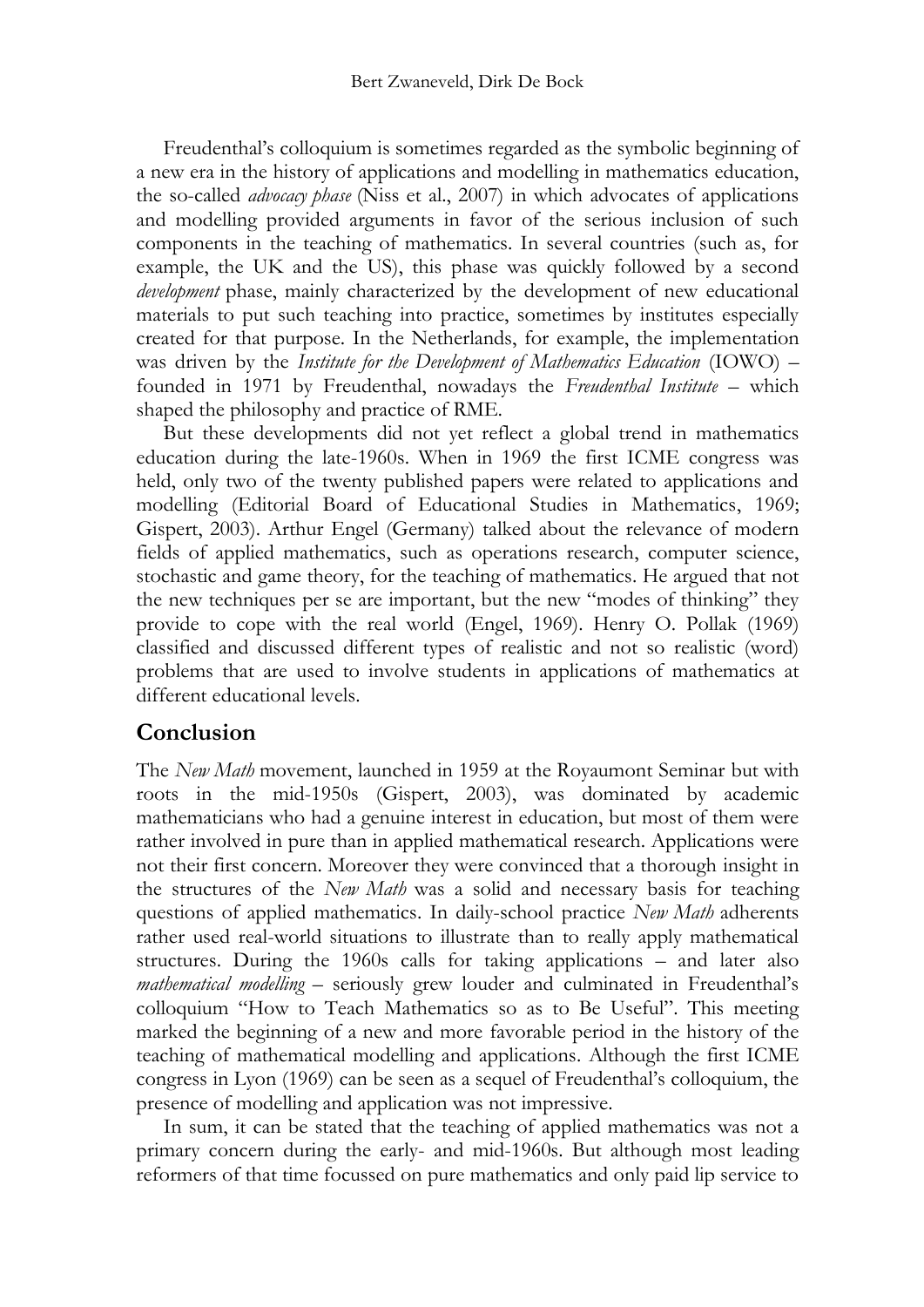the active application of mathematics, some mathematics educators highlighted the role of (new) applications – and later also that of modelling – and regarded it as an essential element in the modernization of mathematics teaching.

### **References**

- Bernet, Théo, & Jaquet, François (1998). *La CIEAEM au travers de ses 50 premières rencontres* [The CIEAEM through its first 50 meetings]. Neuchâtel: CIEAEM.
- Bjarnadóttir, Kristín (2008). Fundamental reasons for mathematics education in Iceland. In Bharath Sriraman (Ed.), *International perspectives on social justice in mathematical education* (Monograph 1), *The Montana Mathematics Enthusiast* (pp. 137–150). Missoula: The University of Montana.
- Bunt, Luke (1959). L'enseignement de la statistique dans les écoles secondaires des Pays-Bas [The teaching of statistics in Dutch secondary schools]. *Mathematica & Paedagogia*, *17,* 35–48.
- Charte de Chambéry (1968). *Étapes et perspectives d'une réforme de l'enseignement des mathématiques* [Steps and perspectives of a reform of mathematical teaching]. Paris: APMEP.
- De Bock, Dirk, & Vanpaemel, Geert (2015a). Modern Mathematics at the 1959 OEEC Seminar at Royaumont. In Kristín Bjarnadóttir, Fulvia Furinghetti, Johan Prytz, & Gert Schubring (Eds.), *"Dig where you stand" 3. Proceedings of the Third International Conference on the History of Mathematics Education* (pp. 151–168). Uppsala, Uppsala University, Department of Education.
- De Bock, Dirk, & Vanpaemel, Geert (2015b). The Belgian journal Mathematica & Paedagogia (1953-1974): A forum for the national and international scene in mathematics education. In Evelyne Barbin, Uffe Thomas Jankvist, & Tinne Hoff Kjeldsen (Eds.), *Proceedings of the Seventh European Summer University on the History and Epistemology in Mathematics Education* (pp. 723–734). Copenhagen, Aarhus University, Danish School of Education.
- Editorial Board of Educational Studies in Mathematics (1969). Addresses of the First International Congress on Mathematical Education. *Educational Studies in Mathematics, 2*(2-3), 134–418.
- Engel, Arthur (1969). The relevance of modern fields of applied mathematics for mathematical education. *Educational Studies in Mathematics, 2*(2-3), 257–269.
- Freudenthal, Hans (1968). Why to teach mathematics so as to be useful. *Educational Studies in Mathematics, 1*(1-2), 3–8.
- Furinghetti, Fulvia (2009). The evolution of the journal *L'Enseignement Mathématique* from its initial aims to new trends. In Kristín Bjarnadóttir, Fulvia Furinghetti, & Gert Schubring (Eds.), *"Dig where you stand". Proceedings of a Conference on On-going Research in the History of Mathematics Education* (pp. 31–46)*.* Reykjavik, University of Iceland, School of Education.
- Furinghetti, Fulvia, Menghini, Marta, Arzarello, Ferdinando, & Giacardi, Livia (2008). ICMI Renaissance: The emergence of new issues in mathematics education. In Marta Menghini, Fulvia Furinghetti, Livia Giacardi, & Ferdinando Arzarello (Eds.), *The first century of the International Commission on Mathematical Instruction (1908-2008). Reflecting and shaping the world of mathematics education* (pp. 131–147). Rome: Istituto della Enciclopedia Italiana.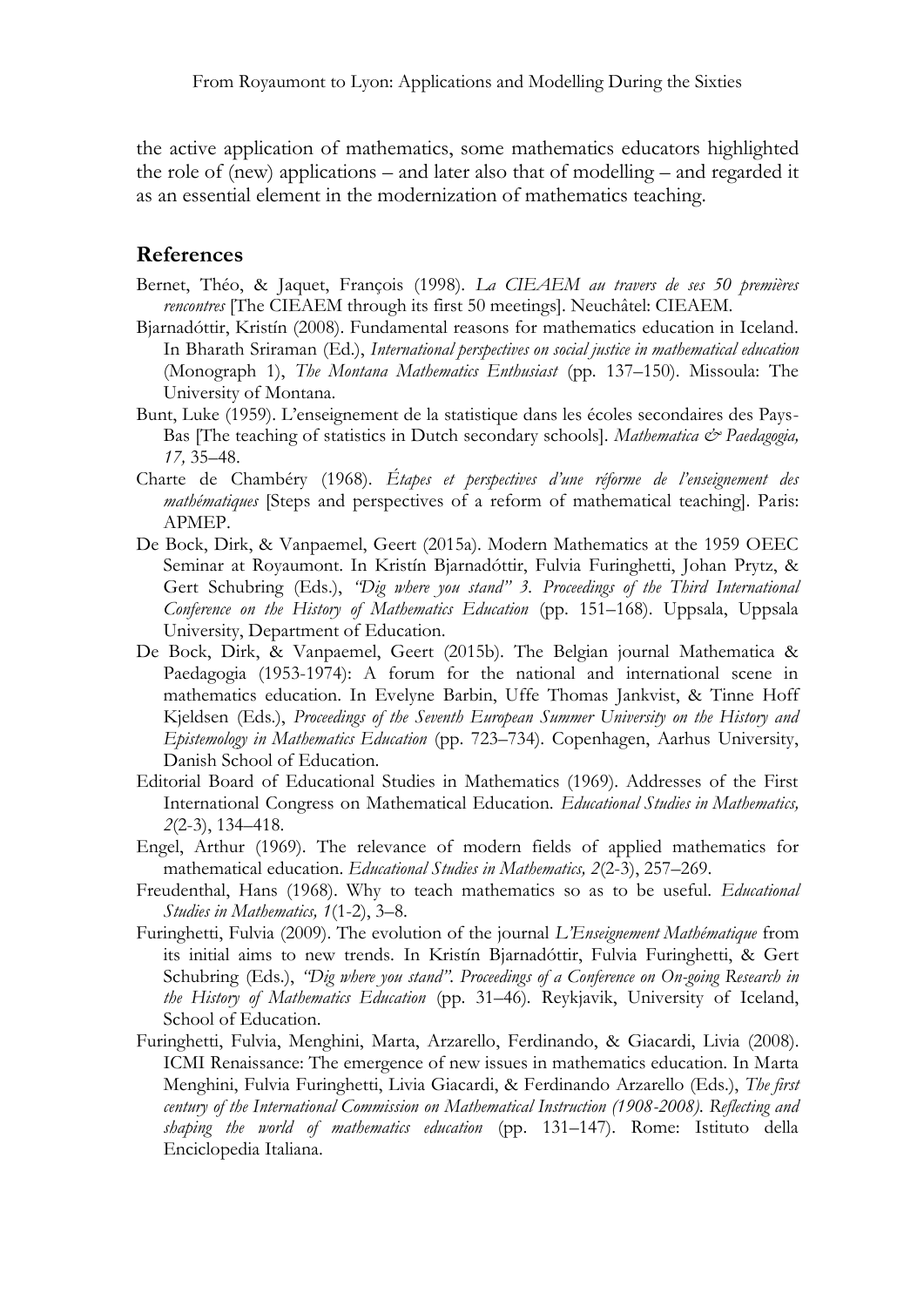- Gispert, Hélène (2003). Applications: Les mathématiques comme discipline de service dans les années 1950–1960 [Applications: Mathematics as a service discipline in the years 1950–1960]. In Daniel Coray, Fulvia Furinghetti, Hélène Gispert, Bernard R. Hodgson, & Gert Schubring (Eds.) *One hundred years of L'Enseignement Mathématique: Moments of mathematics education in the twentieth century* (Monographie 39, pp. 251–270). Genève: L'Enseignement Mathématique.
- Hilton, Peter (1973). *Le langage des catégories* [The language of categories] (French translation by Jean-Claude Matthys). Paris, Lyon: Cédic.
- International UNESCO Colloquium (1968). Modernization of mathematics teaching in European countries. Bucharest: Éditions Didactiques et Pédagogiques.
- Karp, Alexander (2007). Interview with Henry Pollak. *The International Journal for the History of Mathematics Education, 2*(2), 67–89.
- Kemeny, John George (1964). Which subjects in modern mathematics and which applications in modern mathematics can find a place in programs of secondary school instruction? *L'Enseignement Mathématique, 10*(1-2), 152–176.
- La Bastide-van Gemert, Saskia (2015). *All positive action starts with criticism. Hans Freudenthal and the didactics of mathematics*. New York: Springer.
- Niss, Mogens (2008). Perspectives on the balance between applications and modelling and 'pure' mathematics in the teaching and learning of mathematics. In Marta Menghini, Fulvia Furinghetti, Livia Giacardi, & Ferdinando Arzarello (Eds.), *The first century of the International Commission on Mathematical Instruction (1908-2008). Reflecting and shaping the world of mathematics education* (pp. 69–84). Rome: Istituto della Enciclopedia Italiana.
- Niss, Mogens, Blum, Werner, & Galbraith, Peter (2007). Introduction. In Werner Blum, Peter Galbraith, Hans-Wolfgang Henn, & Mogens Niss (Eds.), *Modelling and applications in mathematics education*. *The 14th ICMI Study* (pp. 3–32). New York: Springer.
- Noble, Ben (1967). *Applications of undergraduate mathematics in engineering*. New York: Macmillan Co.
- OECD (1964). *Mathematics to-day. A guide for teachers*. Paris: OECD.
- OEEC (1961a). *New thinking in school mathematics*. Paris: OEEC.
- OEEC (1961b). *Synopses for modern secondary school mathematics*. Paris: OEEC.
- Papy, Georges (1963). *Mathématique moderne 1* [Modern mathematics 1]. Paris, Bruxelles: Didier.
- Papy, Georges (1968). Influence de la recherche mathématique dans l'enseignement scolaire [Influence of mathematical research on school education]. In Georges Papy (in collaboration with Paul R. Burgraeve, Roger Holvoet, Frédérique Papy, & Andrée Terfve) (Ed.), *Arlon 10* (pp. 1–12). Bruxelles: Centre Belge de Pédagogie de la Mathématique.
- Pollak, Henry O. (1969). How can we teach applications of mathematics? *Educational Studies in Mathematics, 2*(2-3), 393–404.
- Rouche, Nicolas (1984). Bilan de la réforme et idées pour l'avenir [Review of the reform and ideas for the future]. *Bulletin de la Société Mathématique de Belgique (Série A), 36*(2), 133–145.
- Skovsmose, Ole (2009). Towards a critical professionalism in university science and mathematics education. In Ole Skovsmose, Paolo Valero, & Ole Ravn Christensen (Eds.), *University science and mathematics education in transition* (pp. 325–346). New York: Springer Science+Business Media B.V.